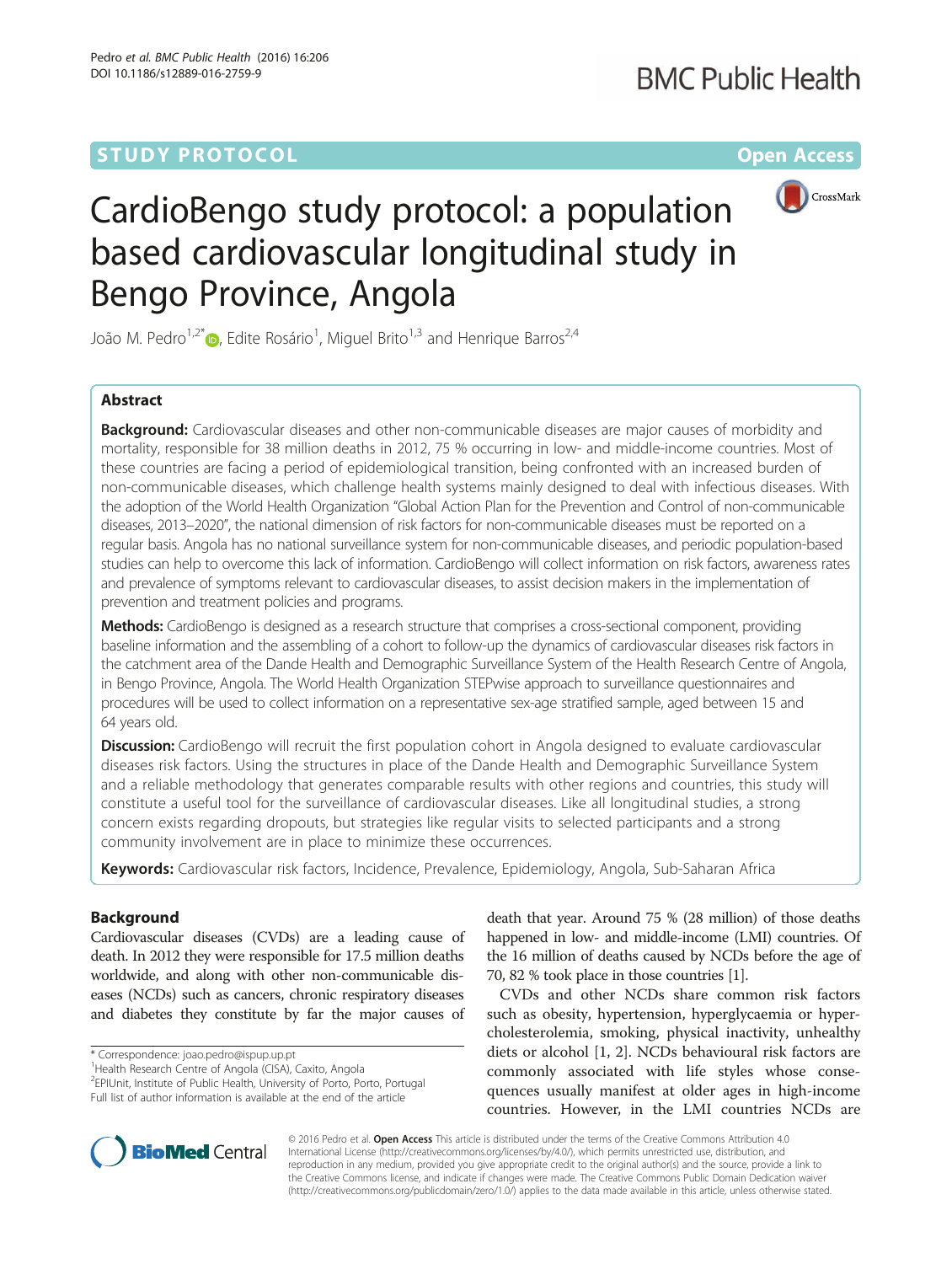rising faster and affecting younger people, therefore presenting earlier those consequences of adverse health and economic outcomes [[3, 4\]](#page--1-0).

The growing burden of NCDs with their associated premature mortality, are a major concern for health systems decision-makers, especially in developing countries, were NCDs growth outpaced the reduction in communicable diseases by 33 % between 1990 and 2010 [\[3](#page--1-0)]. The "Global Action Plan for the Prevention and Control of NCDs, 2013–2020" adopted by all member states of the World Health Organization (WHO) defined nine voluntary global targets to be achieved by 2025, one being a 25 % reduction from 2010 levels in NCD related preventable deaths (referred to as the 25x25 target) [\[5](#page--1-0)]. All signatories have committed to report national levels of NCD risk factors on a regular basis, reinforcing the key recommendations of the 2011 United Nations high-level meeting on NCDs which included the strengthening of surveillance of NCD [\[6](#page--1-0)], that allows a global and integrated mechanism to support the implementation of prevention and treatment policies and programs.

The WHO STEPwise approach to Surveillance (STEPS) was designed in 2007 to provide core data on the established risk factors for the major NCDs based on standardized questions and protocols that enable appropriate comparisons across surveys. It uses a modular technique, which allows to fit the specific needs and the available resources for each setting [\[7](#page--1-0)].

STEPS was used in 36 African countries, between 2003 and 2013 [[8\]](#page--1-0), but not in Angola where four studies conducted between 2008 and 2014 provided the available information on CVDs risk factors using other methodologies: a survey in 667 adult students of Health Sciences in Lubango, south of the country [[9](#page--1-0)]; a study conducted in 615 active employees of a public university in Luanda, the capital of Angola [\[10\]](#page--1-0); a survey with 421 subjects from a rural community near Luanda [\[11\]](#page--1-0); and a community-based survey with 1464 participants conducted by the Health Research Centre of Angola (CISA) in the catchment area of the Dande Health and Demographic Surveillance System (Dande-HDSS) [\[12](#page--1-0)].

Using the Dande-HDSS structure for data collection and management setting, we designed a new study, named CardioBengo, to address the surveillance of the major CVD risk factors with special emphasis on the agreed selected NCD risk factors: tobacco use, harmful alcohol use, salt intake, obesity, raised blood pressure, raised blood glucose and diabetes and physical inactivity but also covering the additional targets that focus on treating people at high risk of heart attack and stroke and on the availability of drugs to treat NCDs. Accordingly, the study aimed to:

- Quantify the prevalence, awareness, treatment and control of hypertension, hyperglycaemia and hypercholesterolemia and their socio-demographic and behavioural determinants, as a baseline for future assessments;
- Describe tobacco, alcohol consumption, physical activity and diet patterns;
- To run follow-up assessments every 3 years, to monitor and understand trends in risk factors and outcomes frequency.

#### Methods

#### Study design and setting

CardioBengo is a research to be conducted in the catchment area of the Dande-HDSS, located in the Dande Municipality, Bengo Province, 60 km north of Luanda, the capital of Angola. Dande-HDSS monitors the structure, dynamics and geographical distribution of a population of 60,075 people (53.5 % adults) that spreads across an area of 4700 km2 with 70 hamlets across three communes (Caxito, Mabubas and Úcua) [\[13\]](#page--1-0). This HDSS constitutes the base for the identification of a representative population sample to be invited to participate in the cohort providing a baseline assessment and a longitudinal followup evaluation planned at every 3 years, taking the same approach used at baseline.

#### Sample size estimation and sampling

The sample size is calculated assuming a simple random sample, based on the 23 % prevalence of hypertension found for this population in a study conducted in 2011 [[12\]](#page--1-0), and anticipating a response rate of 70 %. The sample size estimates were generated for males and females in five age groups between 15 and 64 years old, resulting in a total of 3515 individuals. A random list will be drawn from the Dande-HDSS population database.

#### Inclusion and exclusion criteria

The inclusion criteria are: i) living in the Dande-HDSS study area at the time of the field work, ii) willingness to participate in this study, and iii) age between 15 and 64 years. The exclusion criteria are: i) subjects with missing anthropometric or blood pressure values and ii) pregnant women; because their biochemical and anthropometric parameters would vary from the nonpregnant physiology they will be excluded from the baseline analysis.

#### Pilot study

A pilot study was conducted to test data collection instruments, procedures and to improve the training of field workers. Adjustments in the language used in the questionnaires were made, and the field logistics optimized to a model of five testing protocol stations,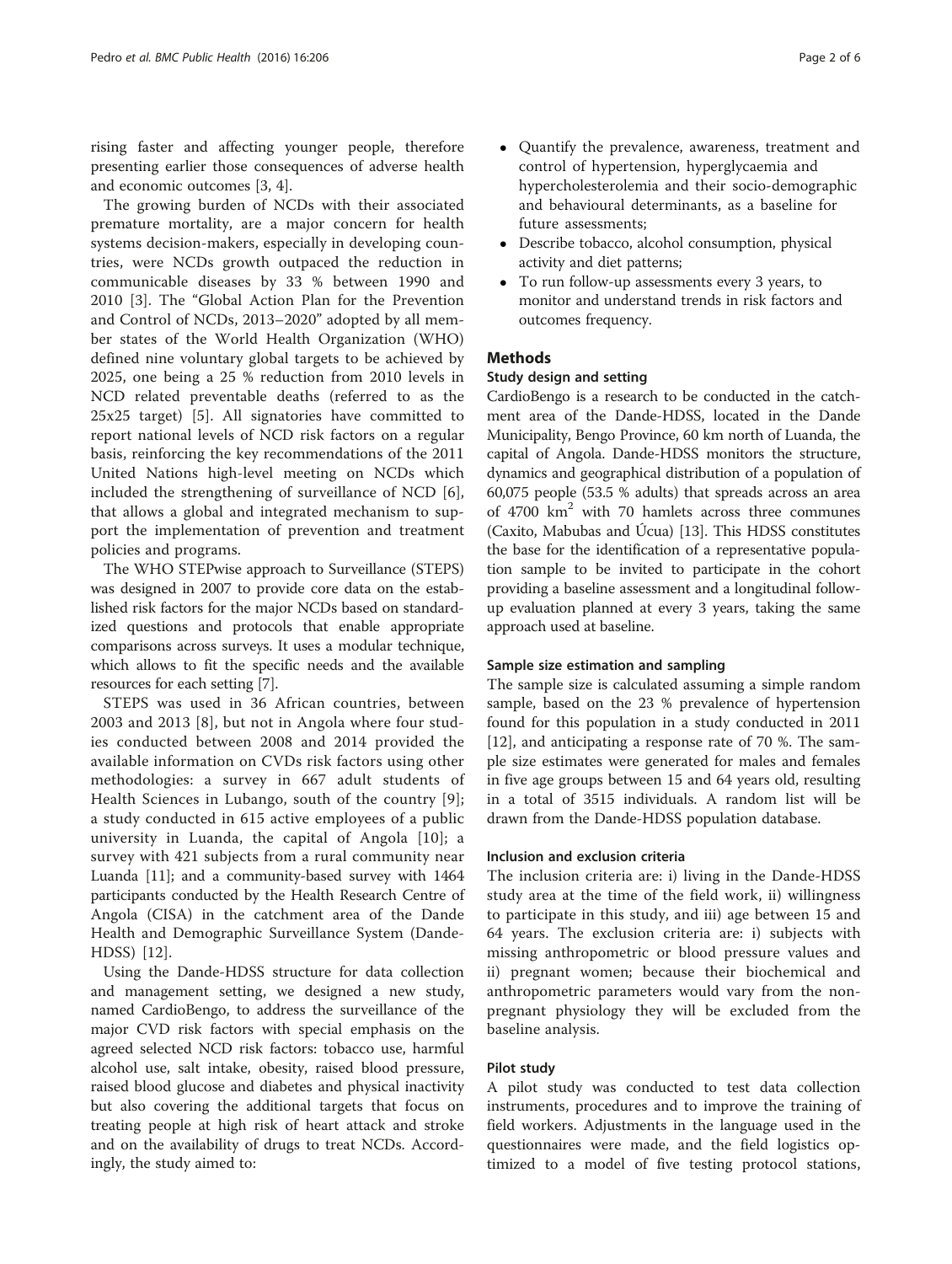namely i) registry and socio-demographic data, ii) point of care clinical tests, iii) anthropometric measures and food habits, iv) blood pressure measurement and drug treatment history and v) electrocardiogram, for the field work facilities. The median time for each participant to pass through all five stations was calculated in 2 h, reaching to the conclusion that a maximum of 25 participants in an 8 h day's work is possible. All field workers and health professionals selected to collaborate in the study were involved on the pilot study and their skills tested and improved, if necessary.

#### Enrolment of participants

One day before the arrival of the team that will implement all the procedures related with the protocol, a field worker visits the hamlets in order to prepare the necessary arrangements for the field work, namely engaging with the local authorities, involving them in the process of selection of an adequate location to install the study facilities and in the door-to-door contact of the prior selected participants, in order to sensitize them to the objectives of the study and to schedule their participation for the next days.

Selected individuals will be consider unreachable after 2 failed attempts of contact in their household at different hours in weekdays, and a refusal will be recorded when the contacted person explicitly says that he or she doesn't want to participate.

Each participant is expected to spend up to two hours to complete the study tasks, receiving a small lunch at the end, in order to compensate the fasting period previous to the exams. After the exams all participants will receive a card summarizing their clinical and anthropometric results and those with abnormal levels of blood pressure, glucose, cholesterol or other clinical alteration will be referred to the General Hospital of Bengo for a follow-up evaluation with a medical doctor.

#### Study procedures

All procedures will be conducted by trained interviewers from the Dande-HDSS and certified health professionals (nurses, laboratory technicians and cardiopneumographic technician) able to communicate in Portuguese (official language) and in the local languages. The protocol for data collection is based on the WHO STEPS manual version 3.0 [[7\]](#page--1-0), translated to Portuguese, pretested and piloted as referred above. All core items are included and some of the expanded items adapted to the specific context.

#### Demographic and social characteristics

Information on age, sex, marital status, current occupation, completed years of school frequency and household income will be obtained using a questionnaire following the STEPS manual [\[7](#page--1-0)].

#### Behavioural measurements

Information on smoking, namely current smoking status and number of cigarettes smoked, will be collected as described in the STEPS manual [\[7](#page--1-0)]. Additionally, a validated Portuguese version of the Fagerström test [\[14](#page--1-0)], is used to assess smoking dependency. Alcohol intake, the daily consumption of fruit, vegetables and oil or fat, will be measured according STEPS manual [[7\]](#page--1-0). The optional module for dietary salt is also included in the questionnaire [[7](#page--1-0)]. Physical activity and sedentary behaviour will be assessed using all core and expanded items of the STEPS manual [[7\]](#page--1-0).

#### Medication history

Following the STEPS guidelines [\[7\]](#page--1-0), the history of eachindividual regarding hypertension, hyperglycaemia and hypercholesterolemia, is obtained through questions evaluating previous measurements of high blood pressure, glycaemia and blood cholesterol. When any of these items are identified as positive, the participants will be asked about history of recommendations or degree of awareness of such conditions transmitted by a health professional. Any individual will be considered under treatment if he/she indicates the use of specific drug therapy and considered controlled if he/she presents a normal measurement under a specific drug therapy.

#### Female reproductive history

Data will be collected on menarche, reproductive history (number of pregnancies and outcomes), pregnancy induced hypertension, menopause and contraception methods used.

#### Clinical and anthropometric assessments

Physical exams will be performed with individuals wearing light clothing, with no footwear and after an overnight fast. For all participants, fasting conditions (more then eight hours without eating) will be recorded. Waist and hip circumferences will be measured to the nearest 0.1 cm using circumference tape SECA 203 (SECA United Kingdom, Birmingham, UK). Body weight will be measured to the nearest 0.1 kg using a digital scale SECA 803 (SECA United Kingdom, Birmingham, UK). Height will be measured to the nearest 0.1 cm in the standing position using a portable stadiometer SECA 213 (SECA United Kingdom, Birmingham, UK). Body mass index and waist to hip ratio will be calculated and categorized according WHO guidelines [\[15](#page--1-0), [16\]](#page--1-0). Blood pressure will be measured using the automatic sphygmomanometer OMRON M6 Comfort (OMRON Healthcare Europe B.V., Hoofddorp, The Netherlands), as recommended [[17](#page--1-0)]. Each participant will rest for 15 min before measurements: seated, at the right arm, with an appropriate cuff size and 3 readings done at 3 min intervals. An electrocardiogram and rhythm strip will be recorded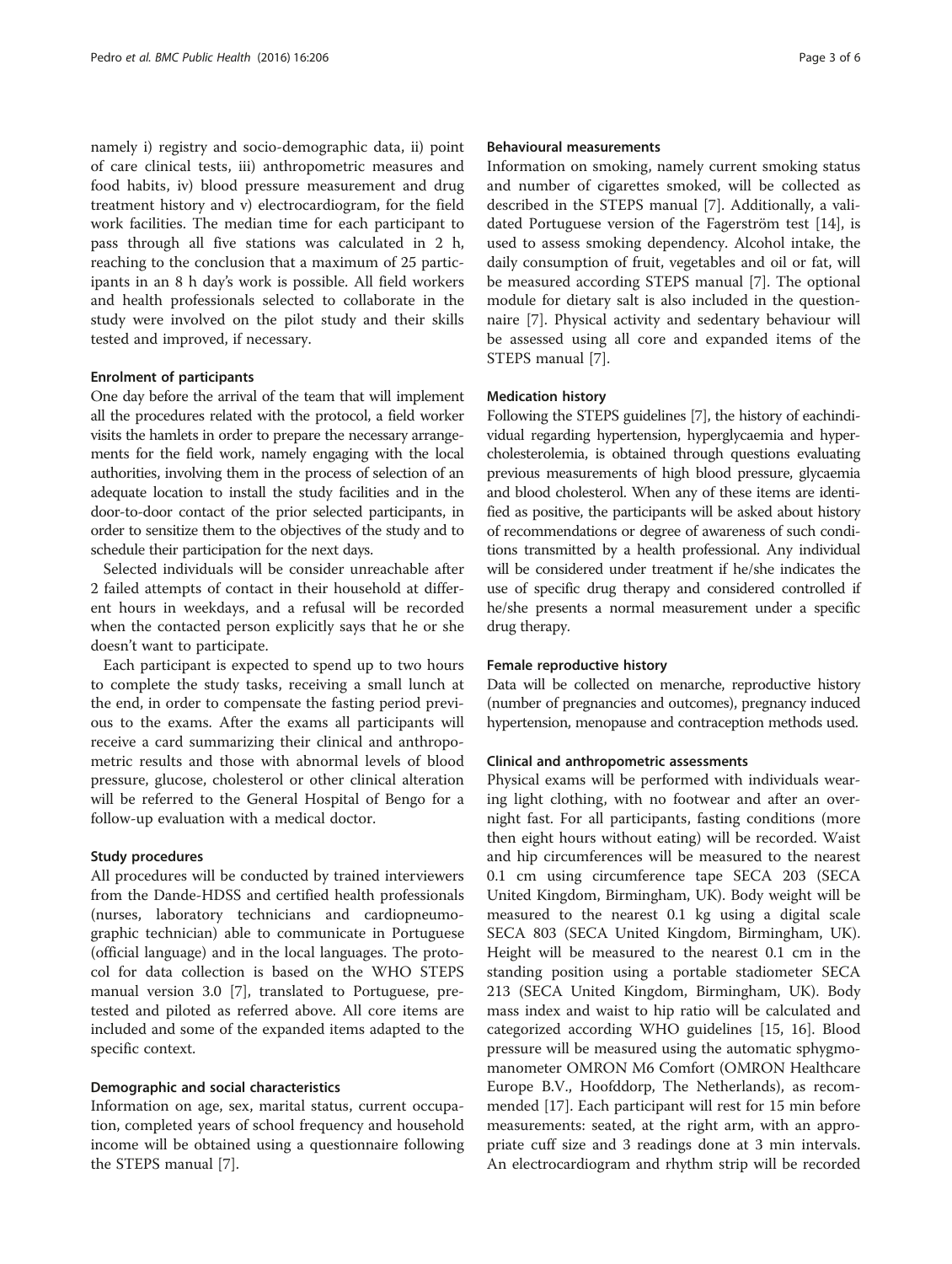from all participants using a 12-channel electrocardiograph AsCARD Mr.Grey V 201 (ASPEL, Zabierzów, Poland), that will be recorded digitally using the data base software CARDIO TEKA v001 (ASPEL, Zabierzów, Poland). Respecting the right to privacy of the participants, the electrocardiogram will be conducted in the most private manner behind close curtains.

#### Biological sample collection

Blood sugar will be measured using a blood glucose meter ACCU-CHEK Aviva (Roche Diagnostic, Indianapolis, IN, USA) with ACCU-CHEK AVIVA Glucose reactive strips (Roche Diagnostic, Indianapolis, IN, USA). Total cholesterol on the blood will be measured only for participants with more then eight hours fasting, using a point-of-care device ACCUTREND Plus (Roche Diagnostic, Indianapolis, IN, USA) with ACCUTREND CHOLESTEROL reactive strips (Roche Diagnostic, Indianapolis, IN, USA). A urine sample will be collected for assessment of urinary creatinine and microalbumin using test strips AUTION SCREEN (Arkray Europe, Amstelveen, The Netherlands). Fingerprick blood samples will be collected and spotted onto Whatman™ 3MMChr filter paper (Fisher Scientific, Pittsburgh, PA, USA). Blood spots on filter paper will be left to air dry and them stored at 4 °C.

#### Referral of participants with clinical alterations

All participants with abnormal clinical results will be referred to the General Hospital of Bengo for a medical visit. A specific form was designed to follow clinical characteristics and treatment prescriptions. The adherence to treatment is evaluated according Morisky Medication Adherence Scale of 4 items [[18](#page--1-0)].

#### Future study waves

It's expected to follow-up the cohort every 3 years using the same protocol, enabling the identification of trends and associations between risk factors and outcomes.

Using the Verbal Autopsy System of the Dande-HDSS adapted from the WHO standardized form [[19\]](#page--1-0), data will be crossed and deaths of individuals in this cohort can be identified and linked. For the follow-up of the cohort and aiming to minimise losses, the tracking of participants will be based on the periodic visits to all households of the study area held in the scope of the Dande-HDSS.

#### Quality control

The training of the field workers was conducted until the required competency was achieved for their specific tasks, and tested on the pilot study. A senior staff member of Dande-HDSS, responsible for the participant's enrolment and process trough the survey, will supervise all the fieldwork. Participants will be taken through the testing protocol in a sequential method, to prevent loss of data or stack in a particular station. Raw data from the field will be supervised every week to ensure the quality of data collected. Regular feedbacks between the field team and research assistants are schedule. All equipment will be maintained, serviced and calibrated according to manufacturer's specifications and schedules.

#### Data management

All questionnaires will be coded by experienced trained personnel and data will be double entered into a PostgreSQL® database. A series of logic checks will be performed and if any outliers are encounter, discrepancies will be followed up with research assistants and field supervisors. All digital data will be stored in passwordprotected files and hard copies of questionnaires warehoused in locked cabinets in the facilities of CISA, in Angola. Dande-HDSS supervision team will manage the access to the databases, ensuring the confidentiality of personal records of the participants. Files were designed to store all information related to participant identification separated from the remaining data collected so that all procedures, namely analysis, are maintained under anonymity.

#### Statistical analysis

Descriptive data will be reported as absolute frequencies and percentages, means and standard deviations as appropriate. Contingency tables with Pearson chi-squared tests and pairwise correlations will be used to identify variables associated with hypertension, hyperglycemia and hypercholesterolemia. Logistic regression models will be fitted, adjusting for potential confounding factors. Crude and adjusted odds ratios should be estimated for the identified variables with significant association. Adjusted prevalence ratios, computed using Poisson regression models with robust estimator [\[20](#page--1-0)], will also be used when appropriate. During follow-up, incidence rates will be calculated as the number of new cases divided by the total person-time at risk. Time at risk will be counted as the time between 2 evaluations for subjects who remained free of the index problem, and for the new cases, time at risk will be assumed as the midpoint of the time interval between evaluations. 95 % confidence intervals will be calculated and a significance level of  $p < 0.05$  will be set for all determinations.

### **Discussion**

The rise in CVDs and other NCDs is a major issue for global health, particularly in LMI countries, though not all countries have the resources to build national surveillance systems to provide solid data on the epidemiology of such diseases. In their absence and of the data from a nationwide STEPS, monitoring of NCDs can be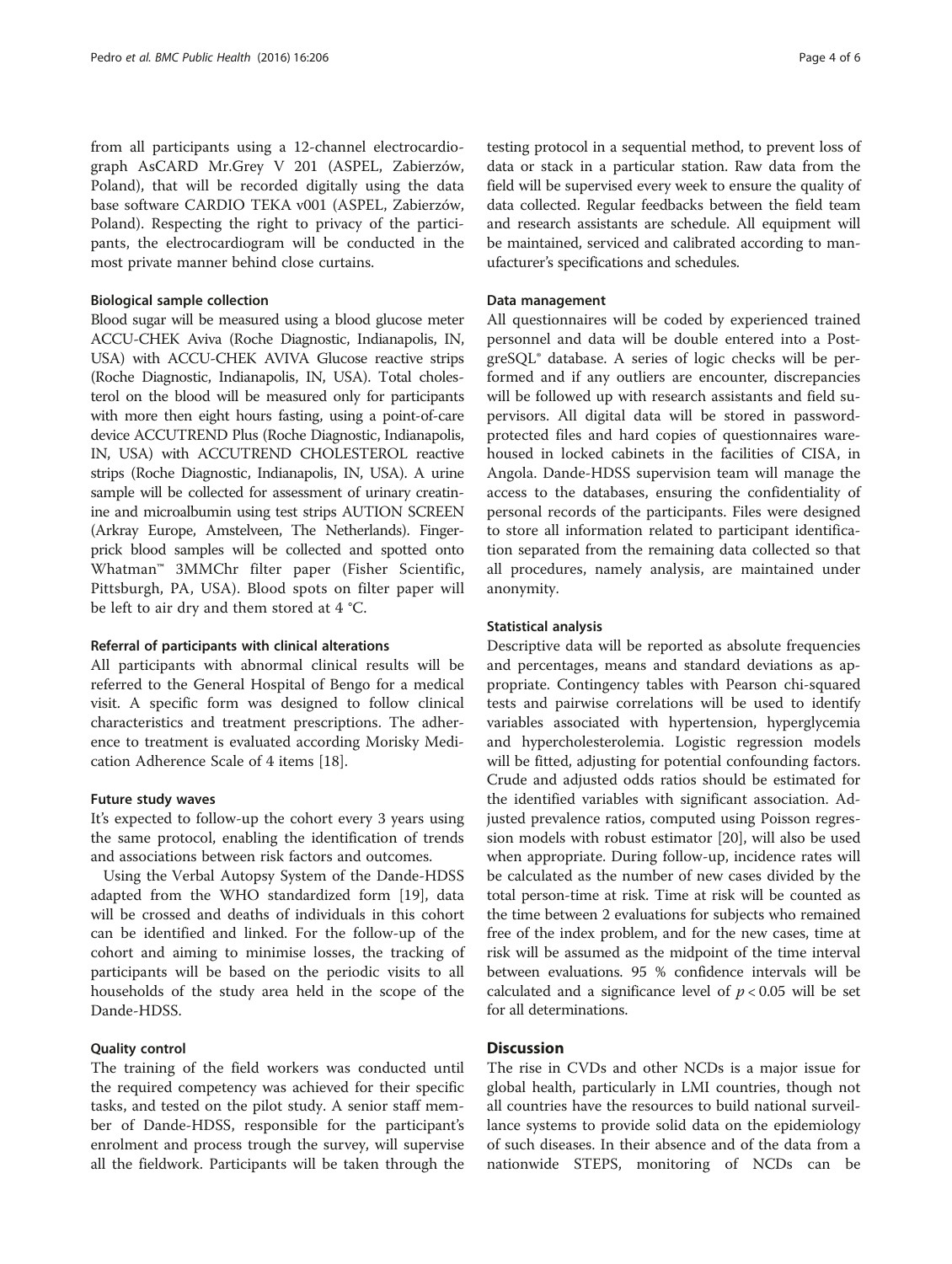envisaged by structures such as the Dande-HDSS, which may contribute for the surveillance of the major chronic NCD risk factors in representative populations [\[21\]](#page--1-0).

Due to unequal access to health care, periodic population-based studies based in HDSS can help to overcome the lack of health information, being useful in detecting variables such as risk factors, awareness rates and prevalence of symptoms, otherwise difficult to register in a facility-based system [[22](#page--1-0)].

Being in an early stage of an epidemiological transition, Angola presents at the same time, an increase in premature deaths cause by NCDs and high rates of maternal and chid mortality caused by infections diseases [\[23](#page--1-0)]. The country stills records one of the highest rates of maternal mortality in the world (460 deaths per 100,000 live births) [\[24\]](#page--1-0). In this sense, the inclusion of a female reproductive history in this study and the possibility of cross information with morbidity and mortality data are an important component for the study of maternal health.

As in any longitudinal study, there will be a risk of dropout. Such problem is more common in cohort studies in Sub Saharan countries due to significant migration patterns and absence of usual means of follow-up used in high income-countries, such as central electronic medical records or unique identifiers to link different datasets [\[22](#page--1-0), [25\]](#page--1-0). However, as described earlier, we predict to have periodic visits to all participants to keep them motivated between surveys, with a strong effort in all contacts to explain the purpose of the study and make people feel they are making a contribution. The engagement of local authorities is a key factor is this process, helping to build a relationship of trust with the participants. Also, additional resources and strategies can be applied to further follow-ups, such as the use of cell phones to contact and schedule follow-up visits and use weekend days to collect data.

Considering the settings where the protocol was applied, often in rural and inhospitable access hamlets, with straw dwellings and precarious structures, it will be necessary to create conditions for the application of the survey, in case of lack of an appropriate local structure (as a school, a church or a health centre). For this matter, the team projected and prepared a kind of a tent, using awnings and screens to ensure the comfort and privacy of the participants in the study and use it as study platform.

These harder conditions of the terrain and in the absence of local facilities to conduct laboratory tests or a reliable chain of refrigeration to maintain the right storage conditions for venous blood and urine, we choose to conduct dry chemistry using point of care devices that insure reliable results. In future follow-up actions, the possibility to adopt other laboratory methodologies is under consideration, such as the inclusion of the determination of the ratio of apolipoprotein B to apolipoprotein A-1.

Even using the STEPS methodology for better comparisons, due to the methodological differences namely in sampling frames and age groups used, direct comparisons between studies sometimes are not possible. The majority of the studies regarding CVDs and their risk factors only include individuals aged above 25 years. Having this in mind, we decided to maintain individuals aged 15–24 years in this study, because we want to create a cohort with a long-term follow-up, detecting how CVDs risk factors evolve in younger fractions of the population. If require to better compare results with other studies the necessary steps will be made to calculate the adjusted prevalence's.

In summary, CardioBengo can represent a solid baseline to launch a cohort able to provide critical data for the development of meaningful public health policy, integrated in the Angolan National Plan of Sanitary Development for the period 2012–2025, that predicts the need of further knowledge on CVDs in Angola to guide health promotions initiatives to the right group and problem [\[26\]](#page--1-0).

#### Ethics approval and consent to participate

The Ethics Committee of the Angolan Ministry of Health has approved this protocol. In addition the study has received also the approvals of the ethics committee of the Institute of Public Health, University of Porto (ref CE14010), in the context of the doctoral programme in Public Health of JMP. A written informed consent was obtained from each participant (in the case of under 18 years old, their parent or legal guardian). A copy of the signed consent form as well as instructions regarding the fasting period and contact information was delivered to each participant.

#### Consent for publication

Not applicable.

#### Availability of data and material

All datasets are available from the CISA Data Base for researchers eligible for access upon request to info@cisacaxito.org.

#### Abbreviations

CISA: Health Research Centre of Angola; CVDs: cardiovascular diseases; Dande-HDSS: Dande Health and Demographic Surveillance System; LMI: low- and middle-income; NCDs: non-communicable diseases; STEPS: STEPwise approach to Surveillance; WHO: World Health Organization.

#### Competing interests

The authors declare that there are no competing interests financial or nonfinancial with regards to this study. The interpretation of data and presentation of information is not influenced by any personal or financial relationship with any individual or organization. JMP is a staff member of the Calouste Gulbenkian Foundation, a Portuguese philanthropic organization.